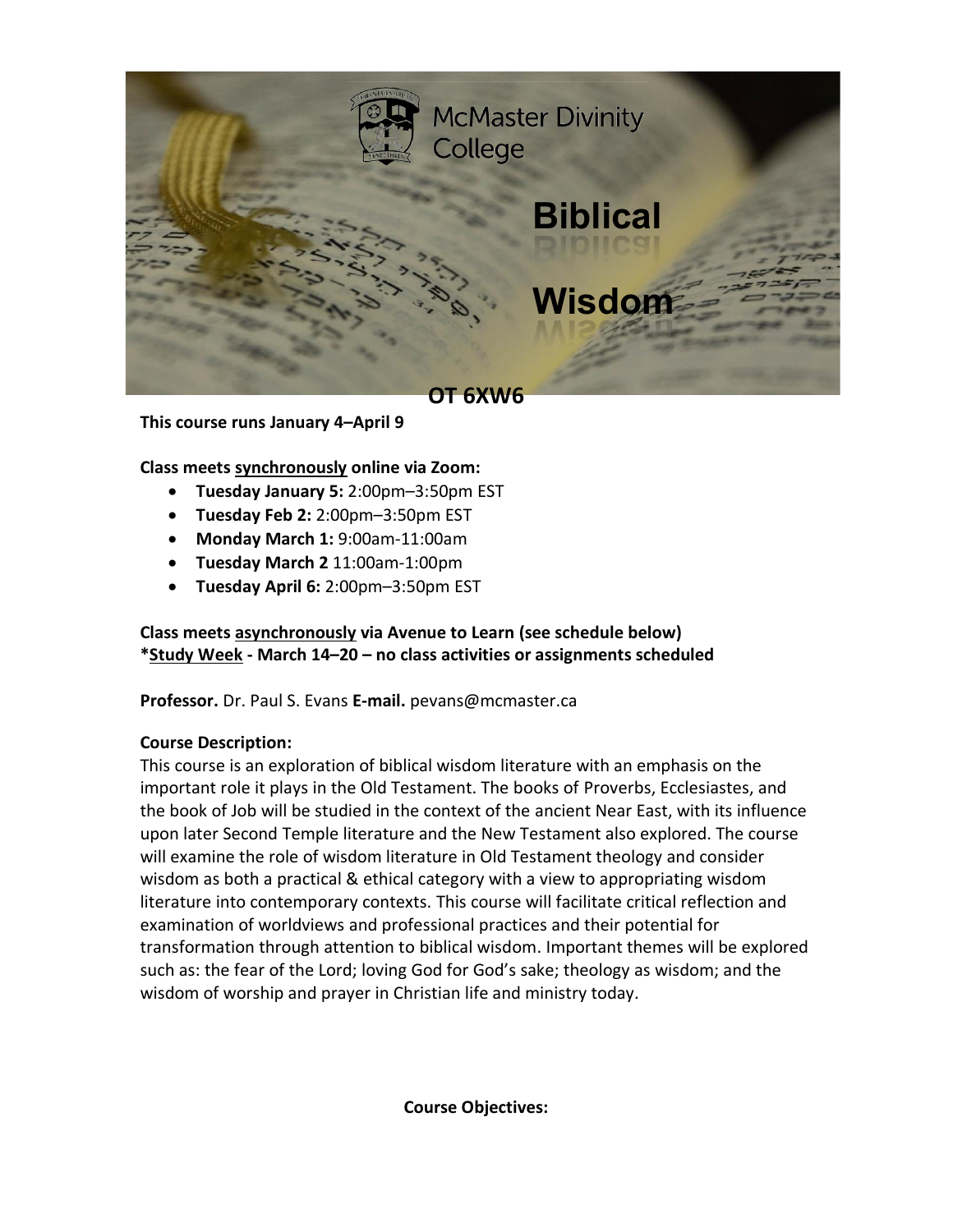#### **Knowing**

- To know the place of wisdom in OT theology
- To gain an introductory knowledge of relevant Ancient Near Eastern Literature
- To know the content, historical contexts, and theological message of the books of Proverbs and Ecclesiastes
- To have a thorough knowledge of the contents and message of the book of Job and its role in inner biblical wisdom dialogue

## **Being**

- To embrace the contemporary relevance of Old Testament Wisdom Literature for the Church today
- To be transformed through attention to Christian wisdom
- To grow closer to God through study of the wisdom literature

## **Doing**

- To be able to discuss the relation of the book of Job to discussions of theodicy and modern liberation theologies
- To be able to interpret Wisdom literature in its original contexts
- To be able to draw on Wisdom literature in service of critical reflection and examination of professional practices
- To be able to bring out the relevance of Wisdom literature for contemporary audiences

# **Required Texts:**



Tremper Longman. *The Fear of the Lord is Wisdom: A Theological Introduction to Wisdom in Israel*. Baker Books, 2017.

Longman, Tremper and Peter Enns. *Dictionary of the Old Testament: Wisdom, Poetry & Writings*. Downers Grove, Ill: IVP Academic, 2008.





Craig G. Bartholomew and Ryan O'Dowd. *Old Testament Wisdom Literature: A Theological Introduction*. Downers Grove, Illinois: IVP Academic, 2011.

**Textbook Purchase:**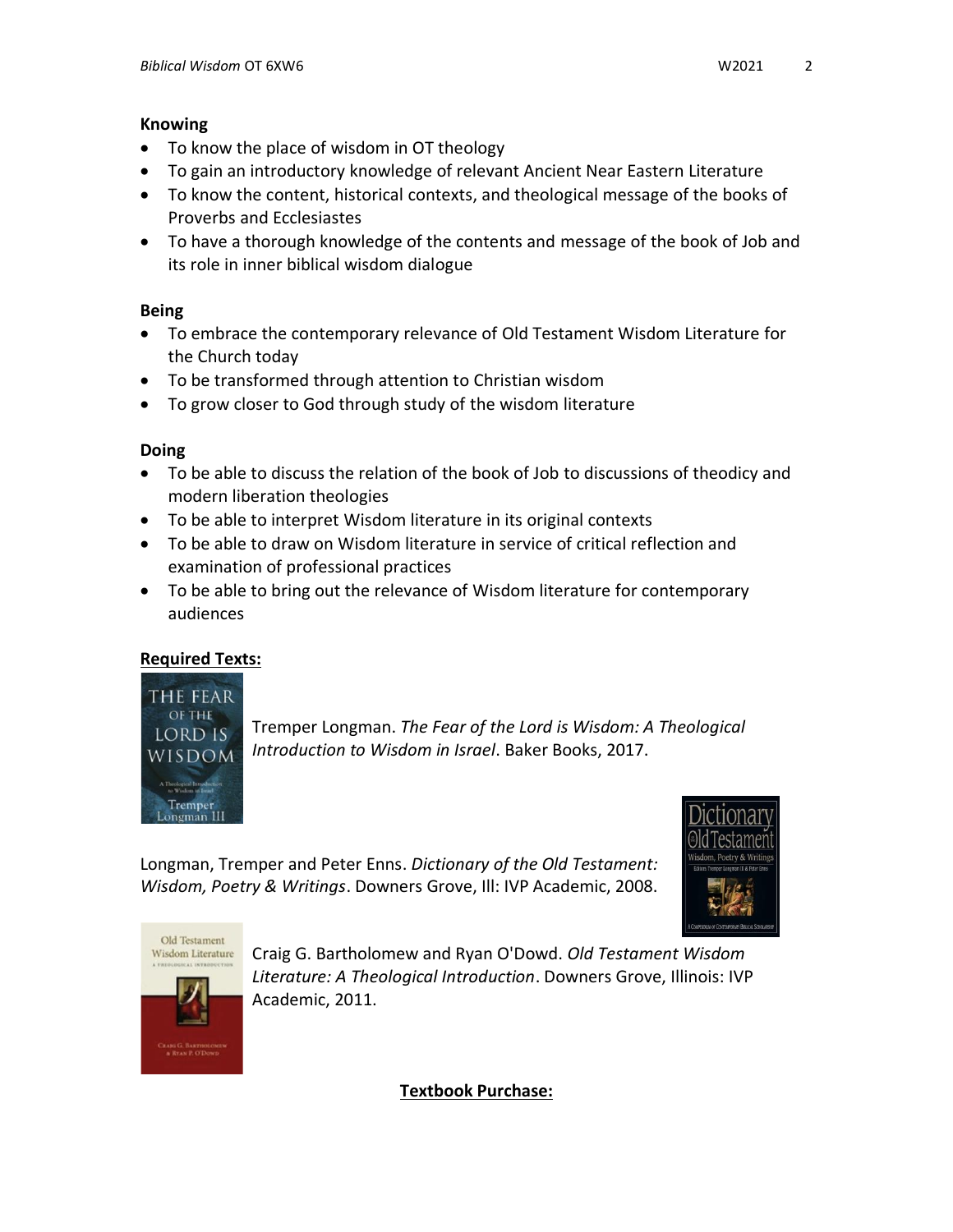All required textbooks for this class are available from the College's book service, READ On Bookstore, Room 145, McMaster Divinity College. Texts may be purchased on the first day of class. For advance purchase, you may contact READ On Bookstore, 5 International Blvd, Etobicoke, Ontario M9W 6H3: phone 416.620.2934; fax 416.622.2308; email [books@readon.ca.](mailto:books@readon.ca) Other book services may also carry the texts.

## **Course Requirements**

*The assignments and their weights are as follows:*

## **I. Classroom Experiences**

Participation in classroom experiences is an assumed foundation for this course (like class attendance) if a student fails to participate their final mark will be reduced by one full letter grade (so A becomes B, A- becomes B-).

## **A. Synchronous Classroom Experiences (via Zoom conferencing app)**

*Successful classroom experiences depend on student commitment commensurate as how it would be in a face-to-face experience. Just as in a normal physical classroom experience, students are encouraged to take notes, participate in discussion through asking and answering questions, and wear appropriate attire. As much as is possible students should join the Zoom class in a quiet place where you will not be interrupted. Please have your video turned on whenever possible. It is best practice to mute your microphone except for when you are intending to speak to the class. Students are encouraged to use digital virtual backgrounds if desired. Tasteful backgrounds can help with the issues of privacy and prevent distractions for others in the class (e.g., in the case of a family member walking in the background of your video).*

\*\*\*A link to participate via Zoom will be posted in an announcement on Avenue to Learn each week we meet.

#### **1. Tuesday Jan 5 at 2:00pm-3:50pm EST**

Class will meet virtually via Zoom. Our time together will include introductions and an overview of the class.

## **2. Tuesday Feb 2: 2:00pm–3:50pm EST**

Class will meet virtually via Zoom. In our time together we will discuss the view of Wisdom as Emotional Intelligence

#### **3. Monday March 1: 9:00am-11:00am Tuesday March 2: 11:00am-1:00pm EST**

Class will meet virtually via Zoom. Our time together will consist of some in-class lectures, Q&A, presentations, and student presentations

#### **4. Tuesday April 6: 2:00pm–3:50pm EST**

Class will meet virtually via Zoom. Our time together will consist of reflecting on our learning throughout the semester and course materials.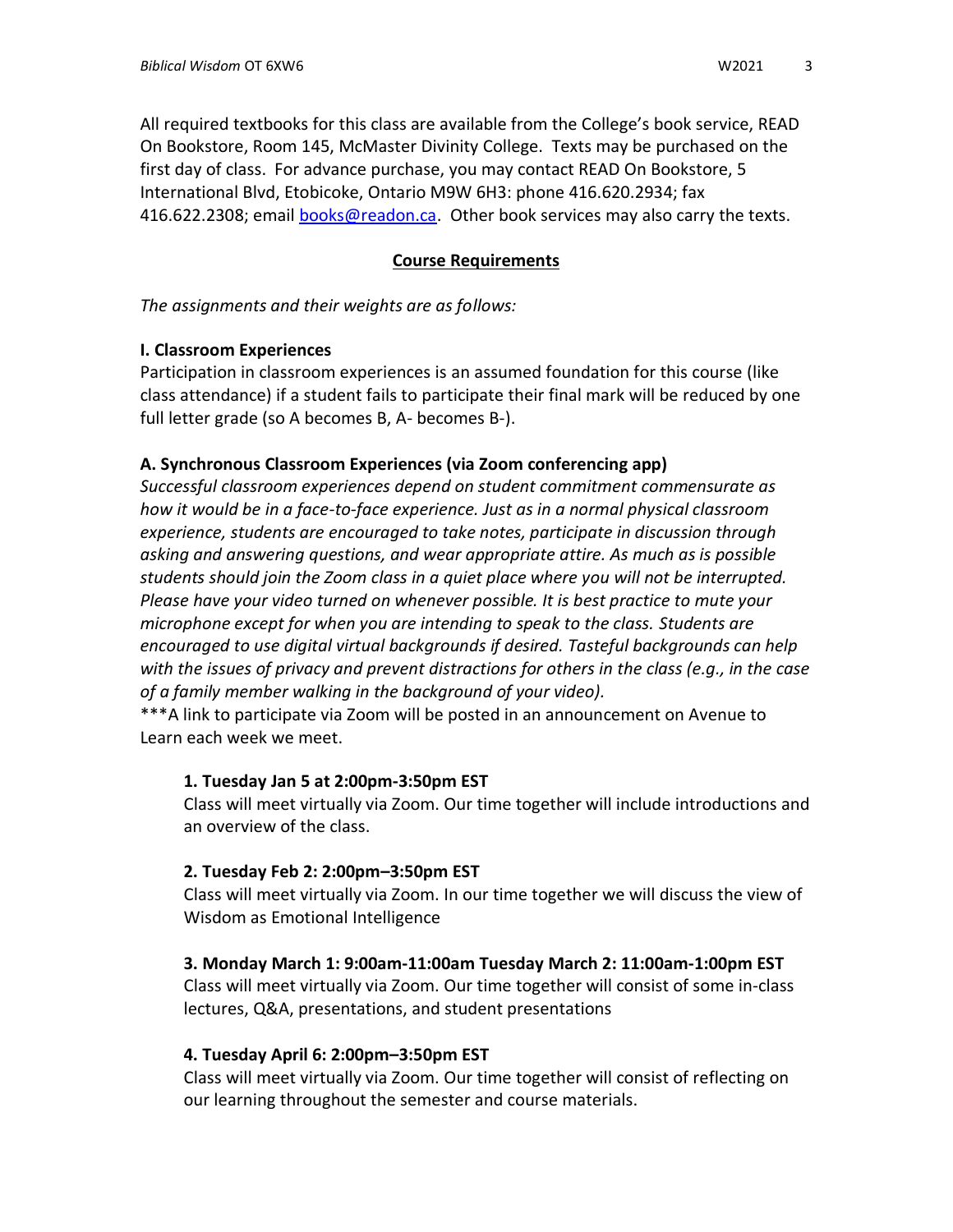**B. Asynchronous Classroom Experiences (via** *Avenue to Learn* **threaded Discussions)** 

Much of the class discussion will occur asynchronously online on the Avenue to Learn course website. On weeks noted on the schedule below, students must actively participate in the online discussion and post minimum **two** discussion topics at the beginning of a week (Sun-Tues). Student posts must be in regard to the posted lectures / assigned readings that week. As well, to further the online discussion all students must respond to minimum **two posts** every week. Since initial posts will be online in the first part of the week, there will adequate time for all students to respond to posts in a timely manner.

#### **II. Formal Assignments:**

*The assignments and their weights are as follows:*

- **A. 15% - Digital Presentation:** Students will create a digital presentation on an assigned topic, informed by relevant secondary literature, then leading the online discussion for that week. Presentations may take one of the following formats:
	- i. Video presentation (posted to YouTube or Vimeo). Students will send link to the video to professor who will upload it to Avenue to Learn for the rest of the students to view and hear
	- ii. Digital presentation (PowerPoint, Keynote, Prezi, Google Slides etc.) with audio recorded sent either the link to the professor (if It is viewable through a link) or send the file itself to the professor who will upload it to Avenue to Learn for the rest of the students to view and hear

*\*Presentations must be sent by Feb 13 so the class can view and discuss the week of Feb 14–20*

*\*\*Students must hand-in a detailed lesson plan to the professor regarding their presentation*.

#### **B. 20% - Student Led discussion:**

As part of the **March 1–2 Zoom modules**, each PhD/MA student will lead the class in a 30-minute discussion of a relevant research topic. In preparation for the discussion the student will conduct independent research including the textbooks and other sources.

• *Students must hand-in a detailed lesson plan to the professor regarding their presentation*.

#### **C. 15% - Responding to Asynchronous discussions**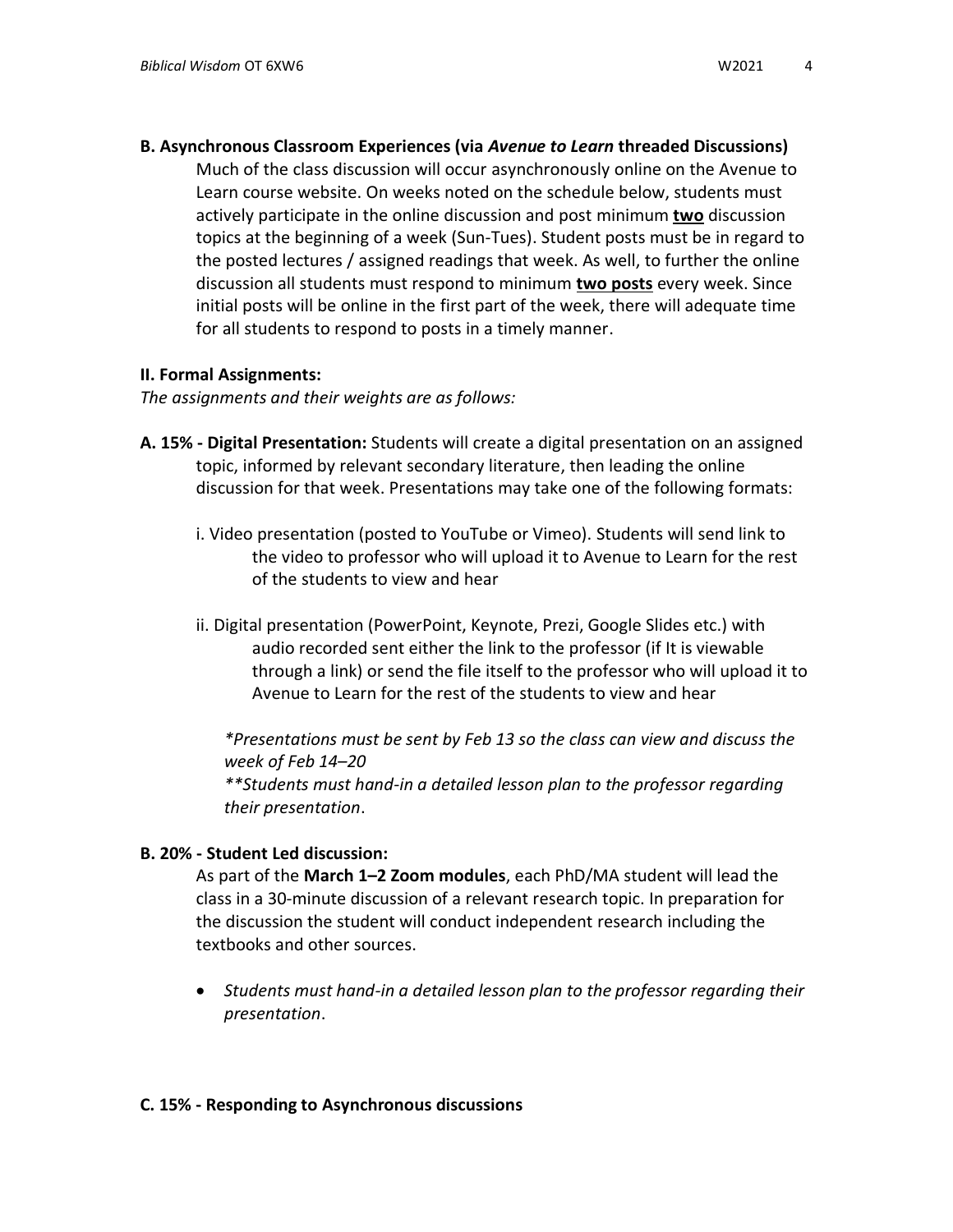To further the asynchronous online discussion PhD/MA students **must respond to ministry students' posts** each week (see schedule below for weeks with asynchronous discussions). This is an opportunity for Phd/MA students to provide extensive feedback and guidance to ministry students through this online discussion.

## **D. 40% -** *Major Assignment***. 20 pages. Due April 1.**

Papers must be double-spaced, using 12pt Times New Roman font throughout (footnotes should be 10pt Times New Roman font). The bibliography must contain at least 20 items of varied secondary sources (commentaries, theological dictionaries, specialized books) including *at least* 3 articles from peer reviewed / refereed journals. *By way of supplement* to these 20 sources, a student may use a *maximum* of 2 internet resources. Students are responsible for the quality of the sources chosen. These secondary sources do not include primary sources Each source listed must be drawn on in the paper and evidenced in the footnotes etc. *Research Topic must be approved by your professor.*

**E. 10% - Reflection Paper on Hermeneutical Implications. 5 pages. Due Apr 9, 2021.**

For this paper students write a reflection on implications and biblical theological significance of the research covered in the course for a student's view of the Wisdom books as scripture.

## **College Style for Submission of Written Work**

All stylistic considerations (including but not limited to questions of formatting, footnotes, and bibliographic references) must conform to the McMaster Divinity College Style Guidelines for Essays and Theses [https://mcmasterdivinity.ca/resources](https://mcmasterdivinity.ca/resources-forms/mdc-style-guide/)[forms/mdc-style-guide/](https://mcmasterdivinity.ca/resources-forms/mdc-style-guide/) Failure to observe appropriate form will result in grade reductions.

All papers to be submitted in PDF format only. Upload the PDF file to the appropriate assignments folder on Avenue to Learn. Include your last name in the file name of your attachment (e.g., evans.researchpaper.pdf). To avoid late marks papers must be received before the end of the calendar day on which they are due (i.e., before midnight Eastern Standard Time).

## **Policy concerning late papers**

Extensions for papers will not be given except in very exceptional circumstances. (serious illness, family crises, etc.). Busy-ness, holidays, computer problems etc. are not legitimate reasons to grant extensions. Late assignments will be docked at the rate of 2% per day for the first 7 days (including weekends) and 4% per day after that. All assignments must be received by **April 9** in order to avoid a failing grade in the class.

#### **Academic Honesty.**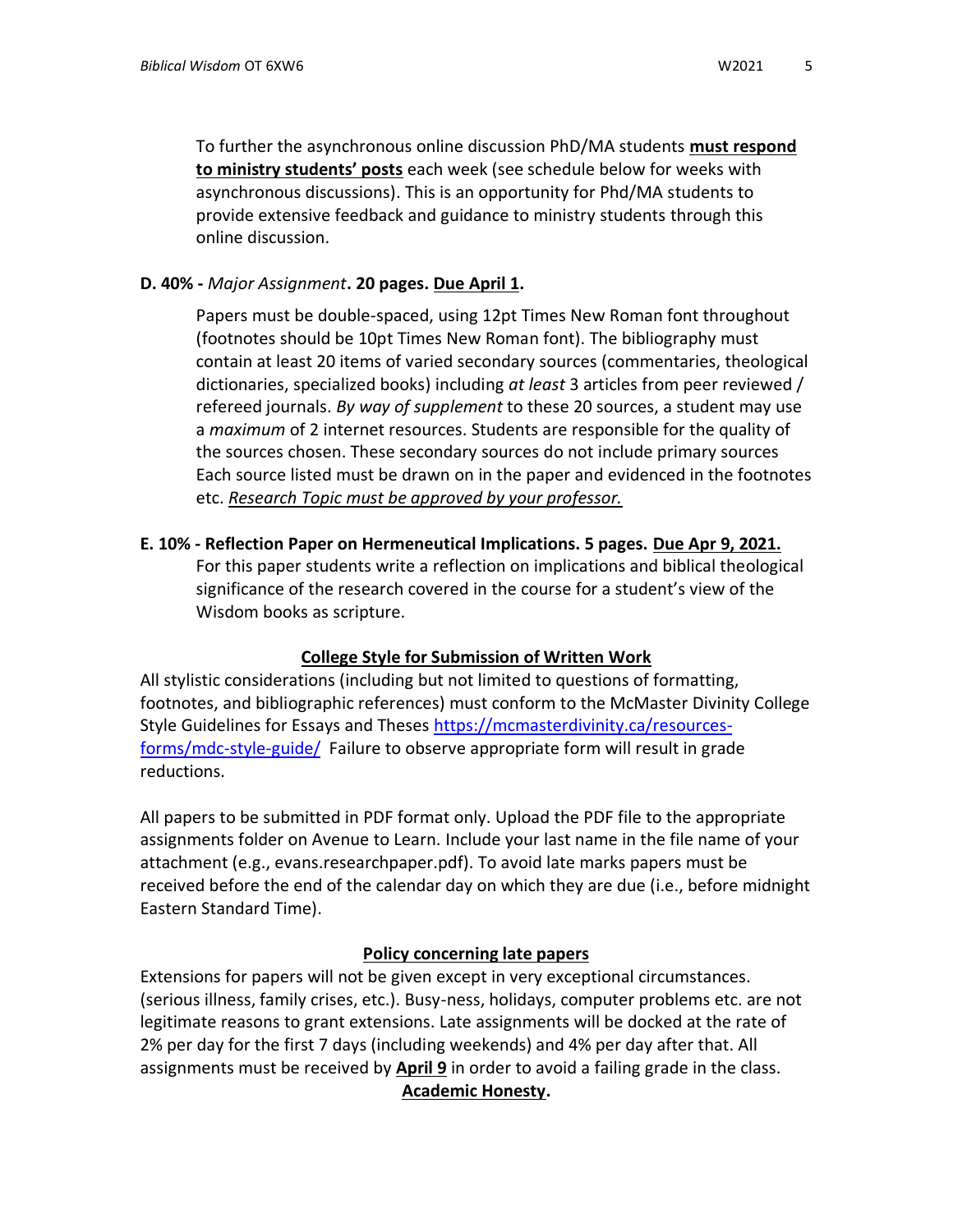Academic dishonesty is a serious offence that may take any number of forms, including plagiarism, the submission of work that is not one's own or for which previous credit has been obtained, and/or unauthorized collaboration with other students. Academic dishonesty can result in severe consequences, e.g., failure of the assignment, failure of the course, a notation on one's academic transcript, and/or suspension or expulsion from the College. Students are responsible for understanding what constitutes academic dishonesty. Please refer to the Divinity College Statement on Academic Honesty [~http://www.mcmasterdivinity.ca/rules-regulations](http://www.mcmasterdivinity.ca/rules-regulations)

## **Gender Inclusive language:**

McMaster Divinity College uses inclusive language for human beings in worship services, student written materials, and all its publications. It is expected that inclusive language will be used in chapel services and all MDC assignments. In reference to biblical texts, the integrity of the original expressions and the names of God should be respected, but you will need to use gender-inclusive language for humans, and you will need to quote from a gender-inclusive version such as the following: NRSV (1989), NCV (1991), TEV/GNB/GNT (1992), CEV (1995), NLT (1996), TNIV (2005), and the Common English Bible (CEB 2011).

#### **Disclaimer**

This syllabus is the property of the instructor and is prepared with currently available information. The instructor reserves the right to make changes and revisions up to and including the first day of class.

| <b>DATE</b>  | <b>Classroom Experiences</b>                                                         | <b>Assignment due</b>                                                           |
|--------------|--------------------------------------------------------------------------------------|---------------------------------------------------------------------------------|
| $Jan 4-9$    | Jan 5: Zoom meeting: 2pm-3:50pm<br>A. Introductions<br><b>B. Class overview</b>      |                                                                                 |
| Jan 10-16    | Avenue to Learn asynchronous discussions of readings and<br>lecture video            | *Respond to ministry students'<br>posts                                         |
| Jan 17-23    |                                                                                      |                                                                                 |
| Jan 24-30    | Avenue to Learn asynchronous discussions of readings and<br>lecture video            | *Respond to ministry students'<br>posts                                         |
| Jan 31-Feb 6 | Feb 2: Zoom meeting: 2pm-3:50pm<br>A. Discussion of Wisdom as Emotional Intelligence |                                                                                 |
| Feb 7-13     |                                                                                      |                                                                                 |
| Feb 14-20    | Avenue to Learn asynchronous discussions of readings and<br>lecture video            | *Digital Presentations due Feb<br>13<br>*Respond to ministry students'<br>posts |
| Feb 21-27    |                                                                                      |                                                                                 |
| Feb 28-Mar 6 | Zoom Meetings:<br>Mar 1: 9am-11:00am EST<br>Mar 2: 11:00am-1:00pm EST                | * Lead Class Discussion during<br>Zoom meetings (Mar 1-2)                       |

## *Students are advised to retain this syllabus for their records.*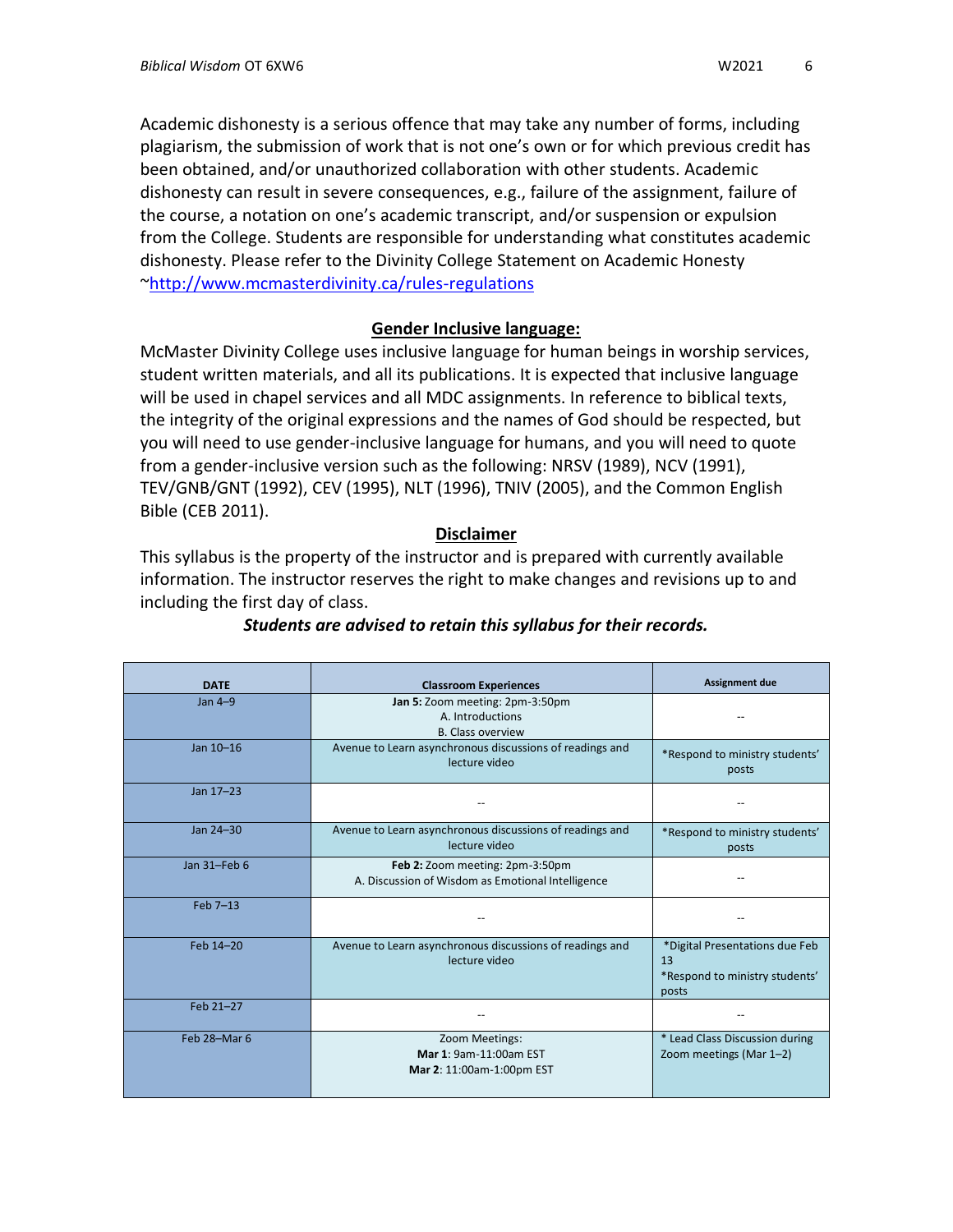| Mar 7-13     |                                                                                                       | --                                                                             |
|--------------|-------------------------------------------------------------------------------------------------------|--------------------------------------------------------------------------------|
| Mar 14-20    | <b>Study Week</b><br>No classes                                                                       | No Assignments due                                                             |
| Mar 21-27    | Avenue to Learn asynchronous discussions of readings and<br>lecture video                             | * Respond to ministry<br>students' posts                                       |
| Mar 28-Apr 3 |                                                                                                       | *Major Assignment due April 1                                                  |
| Apr $4-9$    | April 6: Zoom meeting: 2pm-3:50pm<br>A. Discussion and group reflection on our learning this semester | <b>Reflection Paper on</b><br><b>Hermeneutical Implications</b><br>due April 9 |

## **Bibliography**

Alter, Robert. *The Art of Biblical Poetry*. New and revised ed. New York: Basic, 2011.

- Balentine, Samuel E., *Have You Considered My Servant Job?: Understanding the Biblical Archetype of Patience.* Studies on Personalities of the Old Testament. Columbia, South Carolina: University of South Carolina Press, 2015.
- Bartholomew, Craig G. *Ecclesiastes*. Baker Commentary on the Old Testament Wisdom and Psalms. Grand Rapids, MI: Baker Academic, 2009.
- Bass, Dorothy C., Kathleen A. Cahalan, Bonnie J. Miller- McLenmore, James R. Nieman, and Christian B. Scharen, *Christian Practical Wisdom: What It Is, Why It Matters.* Grand Rapids, Michigan: Eerdmans, 2016.
- Ben Zvi, Ehud. "When Yhwh Tests People: General Considerations and Particular Observations Regarding the Books of Chronicles and Job." In *Far from Minimal: Celebrating the Work and Influence of Philip R. Davies*, edited by Duncan Burns and John Rogerson. Edinburgh: T&T Clark, 2014.
- Blenkinsopp, Joseph, *Wisdom and Law in the Old Testament: The Ordering of Life in Israel and Early Judaism.* Rev. ed., Oxford Bible Series. Oxford: Oxford University Press, 1995.
- Ceresko, Anthony R., *Introduction to Old Testament Wisdom: A Spirituality of Liberation.* Maryknoll, NY: Orbis, 1999.
- Clifford, Richard J. ed. *Wisdom Literature in Mesopotamia and Israel.* Atlanta: Society of Biblical Literature, 2007.
- Clifford, Richard J., *The Wisdom Literature.* Interpreting Biblical Texts. Nashville, Tenn.: Abingdon Press, 1998.
- Clines, David. J. A. "Worth of Animals in the Divine Speeches of the Book of Job." In *The Ox Knows Its Master*. Sheffield: Sheffield Phoenix, 2013.

\_\_\_\_\_\_. *Job 1–20*. Word Biblical Commentary. Dallas, Tex.: Word, 1989.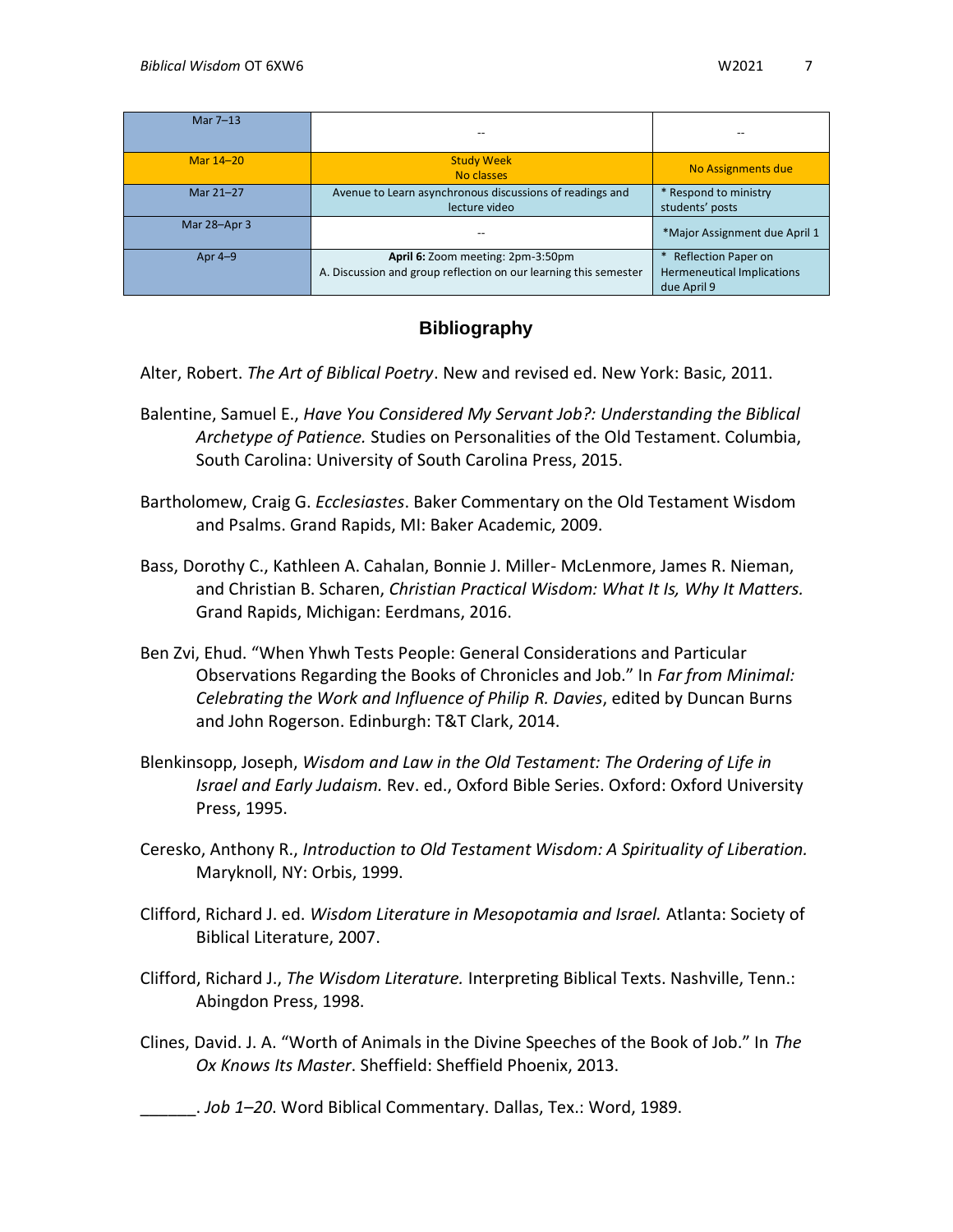\_\_\_\_\_\_. *Job 21–37*. Word Biblical Commentary. Nashville: Thomas Nelson Publishers, 2006.

\_\_\_\_\_\_. *Job 38–42*. Word Biblical Commentary. Dallas: Thomas Nelson, 2011.

- Fiddes, Paul S., *Seeing the World and Knowing God: Hebrew Wisdom and Christian Doctrine in a Late-Modern Context.* Oxford: Oxford University Press, 2013.
- Firth, David G., *Interpreting Old Testament Wisdom Literature.* Downers Grove: InterVarsity Press, 2017.
- Ford, David F. *Christian Wisdom: Desiring God and Learning in Love*. Cambridge Studies in Christian Doctrine; 16. Cambridge: Cambridge University Press, 2007.
- Fox, Michael V. *Proverbs: An Eclectic Edition with Introduction and Textual Commentary*. The Hebrew Bible: A Critical Edition. Atlanta: SBL, 2015.
- Gray, John. *The Book of Job*. Edited by David Clines. The Text of the Hebrew Bible. Sheffield: Sheffield Phoenix, 2010.
- Greenwood, Kyle R. "Debating Wisdom: The Role of Voice in Ecclesiastes." *Catholic Biblical Quarterly* 74 (2012): 476-491.
- Gutiérrez, Gustavo. *On Job: God-Talk and the Suffering of the Innocent*. Maryknoll, N.Y.: Orbis, 1987.
- Habel, Norman C. *The Book of Job: A Commentary*. Old Testament Library. Philadelphia: Westminster, 1985.
- Hartley, John E. *The Book of Job*. New International Commentary on the Old Testament. Grand Rapids, Mich.: Eerdmans, 1988.
- Holmstedt, Robert D. "Word Order in the Book of Proverbs." In *Seeking out the Wisdom of the Ancients: Essays Offered to Honor Michael V. Fox on the Occasion of His Sixty-Fifth Birthday*, edited by Kelvin G. Friebel, Ronald L. Troxel and Dennis Robert Magary, 135–54. Winona Lake, Ind.: Eisenbrauns, 2005.
- Horne, Milton P., *Proverbs, Ecclesiastes.* Smith & Helwys Bible Commentary. Macon, GA.: Smyth & Helwys, 2003.
- Kidner, Derek. *The Message of Ecclesiastes: A Time to Mourn and a Time to Dance*. Bible Speaks Today. Leicester, England: Inter-Varsity, 1976.

\_\_\_\_\_\_. *The Proverbs: An Introduction and Commentary*. Tyndale Old Testament Commentaries. Downers Grove, Ill.: InterVarsity, 1975.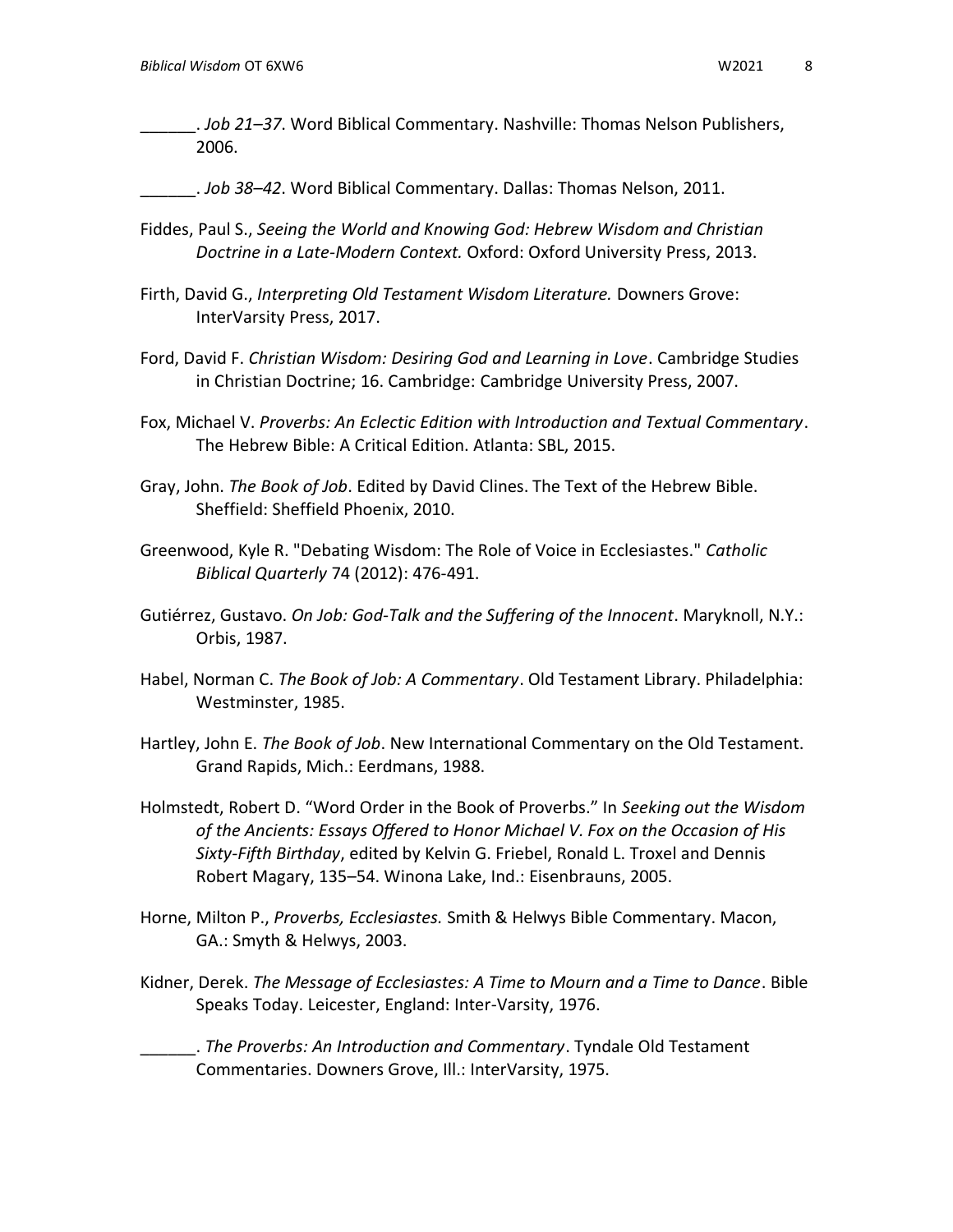\_\_\_\_\_\_. *The Wisdom of Proverbs, Job, and Ecclesiastes: An Introduction to Wisdom Literature*. Downers Grove, IL: InterVarsity, 1985.

- Koptak, Paul E. *Proverbs: From Biblical Text– to Contemporary Life*. The NIV Application Commentary. Grand Rapids, Mich.: Zondervan, 2003.
- Longman, Tremper. *The Book of Ecclesiastes*. New International Commentary on the Old Testament. Grand Rapids, Mich.: Eerdmans, 1998.
- \_\_\_\_\_\_. *Proverbs*. Baker Commentary on the Old Testament Wisdom and Psalms. Grand Rapids, MI: Baker Academic, 2006.
- Murphy, Roland E. *Ecclesiastes*. Word Biblical Commentary. Nashville: Thomas Nelson Publishers, 2000.
- \_\_\_\_\_\_. *Proverbs*. Word Biblical Commentary. Nashville, TN: Thomas Nelson, 1998.
- \_\_\_\_\_\_. *Wisdom Literature: Job, Proverbs, Ruth, Canticles, Ecclesiastes, and Esther*. The Forms of the Old Testament Literature. Grand Rapids, Mich.: Eerdmans, 1981.
- Murphy, Roland E., and Elizabeth Huwiler. *Proverbs, Ecclesiastes, Song of Songs*. Understanding the Bible Commentary Series. Grand Rapids, Mich.: Baker, 2012.
- Murphy, Roland E., *Wisdom Literature: Job, Proverbs, Ruth, Canticles, Ecclesiastes, and Esther.* The Forms of the Old Testament Literature ; v. 13. Grand Rapids, MI: Eerdmans, 1981.
- Newsom, Carol. "The Book of Job as Polyphonic Text." *JSOT* 97 (2002): 87–108.
- Niccolls, Thomas. "Job: On Death and Dying." *Omega* 8 (1977): 59–64.
- O'Dowd, Ryan, *Proverbs.* The Story of God Bible Commentary. Grand Rapids: MI: Zondervan, 2017.
- Perdue, Leo G., and W. Clark Gilpin. *The Voice from the Whirlwind: Interpreting the Book of Job*. Nashville: Abingdon, 1992.
- Shields, Martin A. "Ecclesiastes and the End of Wisdom." *Tyndale Bulletin* 50 (1999): 117-139.
- Waltke, Bruce K. *The Book of Proverbs: Chapters 1–15*. New International Commentary on the Old Testament. Grand Rapids, MI: Eerdmans, 2004.
- \_\_\_\_\_\_. *The Book of Proverbs: Chapters 15–31*. New International Commentary on the Old Testament. Grand Rapids, Mich.: William B. Eerdmans, 2005.